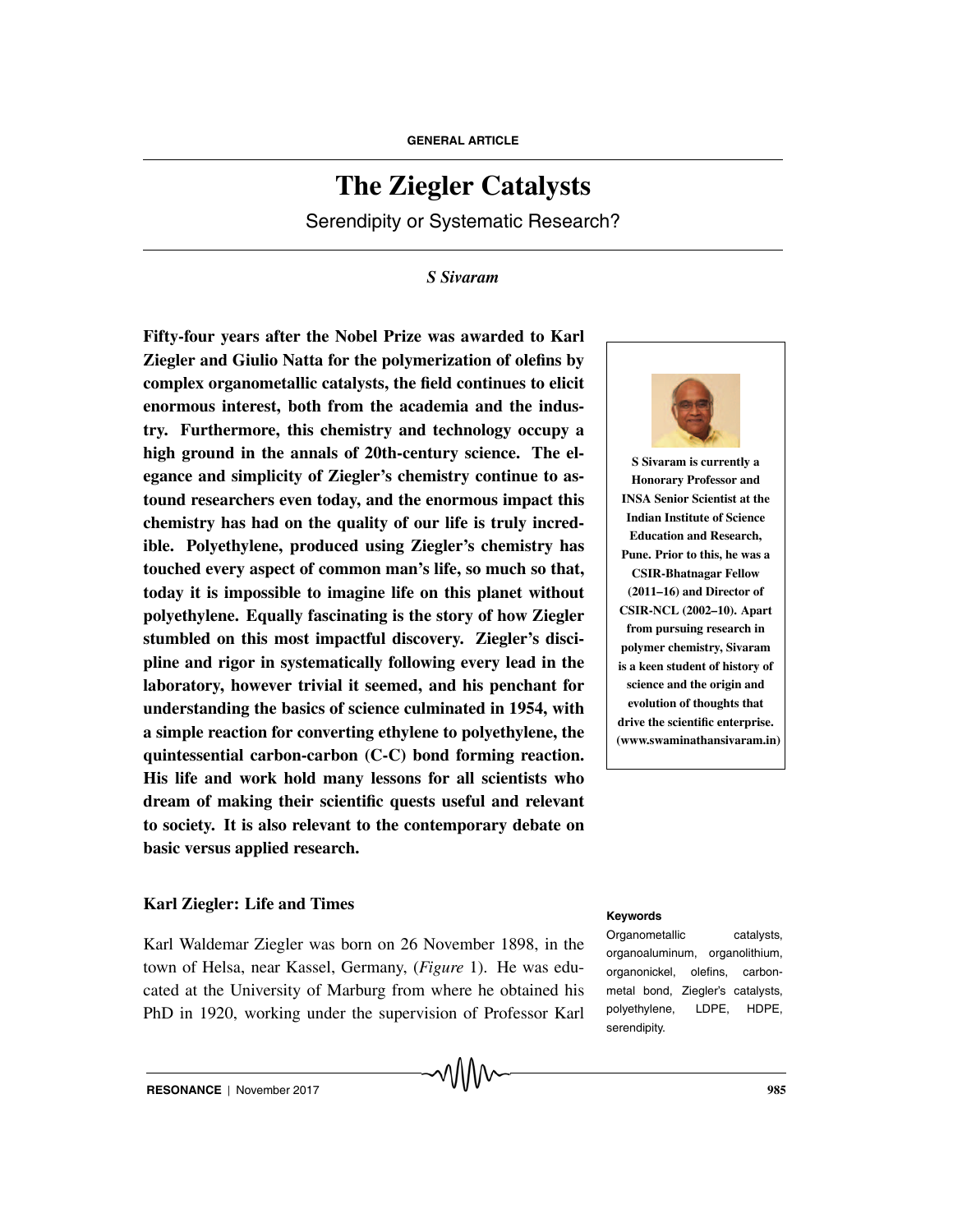



von Auwers. His thesis was titled 'Studies on Semibenzole and Related Links'. It is interesting to note that Professor von Auwers' claim to fame were two of his students, one of whom was Karl Ziegler and the other Georg Wittig!

Ziegler began his academic career at the University of Marburg; thereafter, he had a brief stay at the University of Frankfurt and then moved to the University of Heidelberg in 1926. In 1936, he moved to the University of Halle-Saale (now Martin Luther University Halle-Wittenberg ) as a Professor and the Director of Chemical Research before finally moving to the Kaiser Wilhelm Institute for Coal Research at Mülheim an der Ruhr in 1943. When he received the invitation from the Kaiser Wilhelm Institute, Ziegler was pleasantly surprised. In Ziegler's own words, and I quote, "I must admit that my immediate reaction was completely negative. There were good reasons for this: in my scien-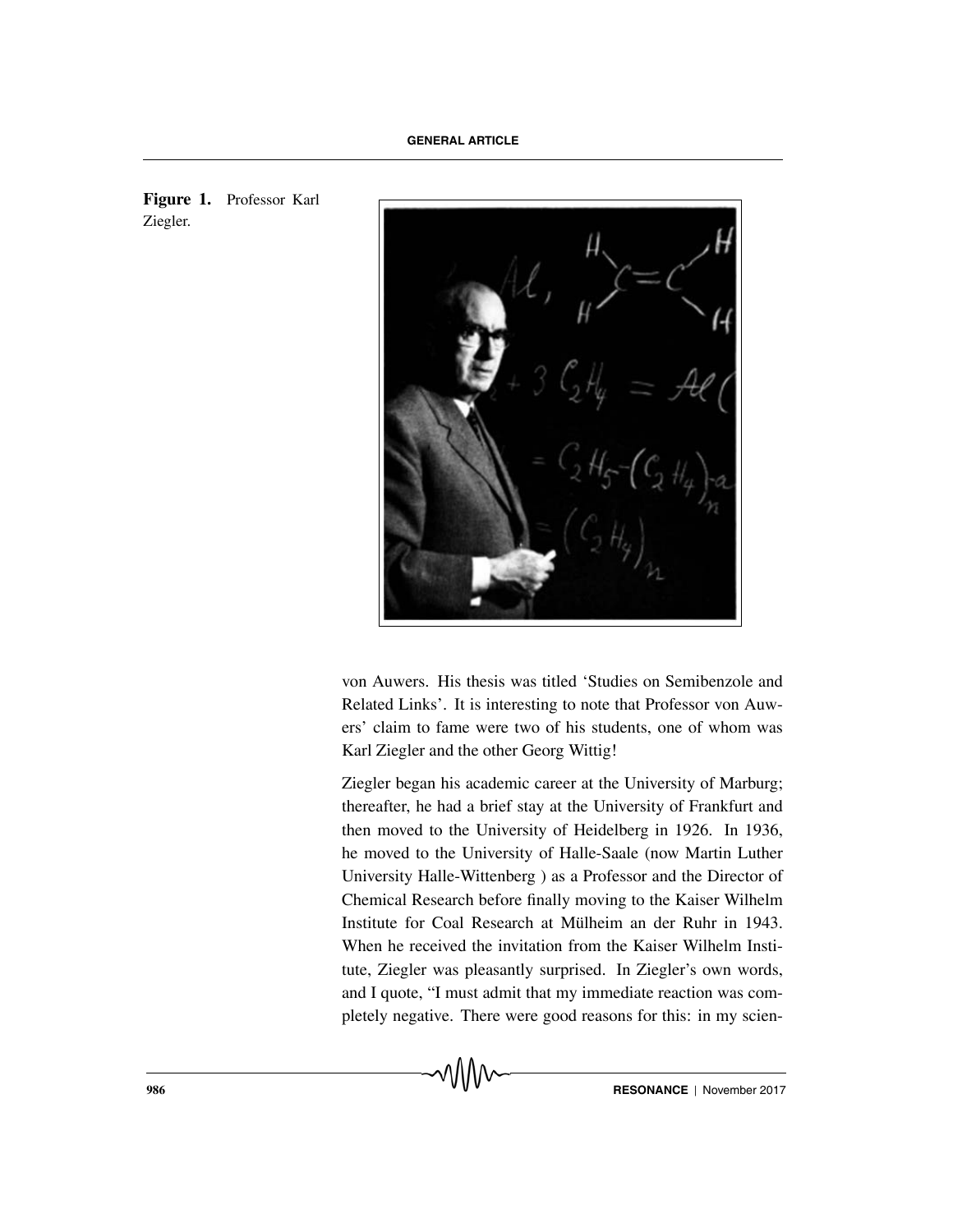tific career, I had experienced happy years in which my work was guided purely by the pleasure of working on the problems that I had chosen myself, even though this was within the framework of the modest resources of a university professor of chemistry. Moreover, the period of directed research immediately preceding had made it clear to me that I was less suited for projects with predetermined aims. With just a few exceptions, my research had developed from observations that had been made during the immediately preceding work. I was very convinced of the fruitfulness of the policy of allowing my work to develop from the interaction of observation, theoretical interpretation, and new experiments, without regard to the fields into which this would lead me. It is therefore quite natural that I was disturbed that the name of the institute (where a position was) being offered to me expressed its purpose. I insisted that I must be given complete freedom to pursue the entire field of compounds of carbon ('organic chemistry') irrespective of whether a clear relationship could be recognized between my work and coal or not."

It was here that Ziegler conducted his path-breaking work on organoaluminum chemistry that eventually led to the discovery of the family of catalysts that bears his name – 'Ziegler's catalyst', and the discovery of a low temperature-pressure process for the preparation of linear polyethylene that transformed the world of industrial chemistry as well as polymer science and became one of the most successful innovations in the history of chemical science. In a sense, Ziegler's accomplishment is one of the greatest ironies of our time; an individual whose only aim was to pursue interesting, curiosity-driven science, became responsible for cre-<br>In a sense, Ziegler's ating one of the largest industries of the 20th century. In Ziegler's own words, "I set out to follow a broad course of study in which my only guide was, initially, just the desire to do something which gave me pleasure. The course threw up many interesting conclusions, many of them of highly practical value, and one of them led ultimately to a method of making polyethylene" [1].

Karl Ziegler passed away on 11 August 1973, at Mülheim, leaving behind a rich legacy of chemistry, industry, and wealth, both accomplishment is one of the greatest ironies of our time; an individual whose only aim was to pursue interesting, curiosity-driven science, became responsible for creating one of the largest industries of the 20th century.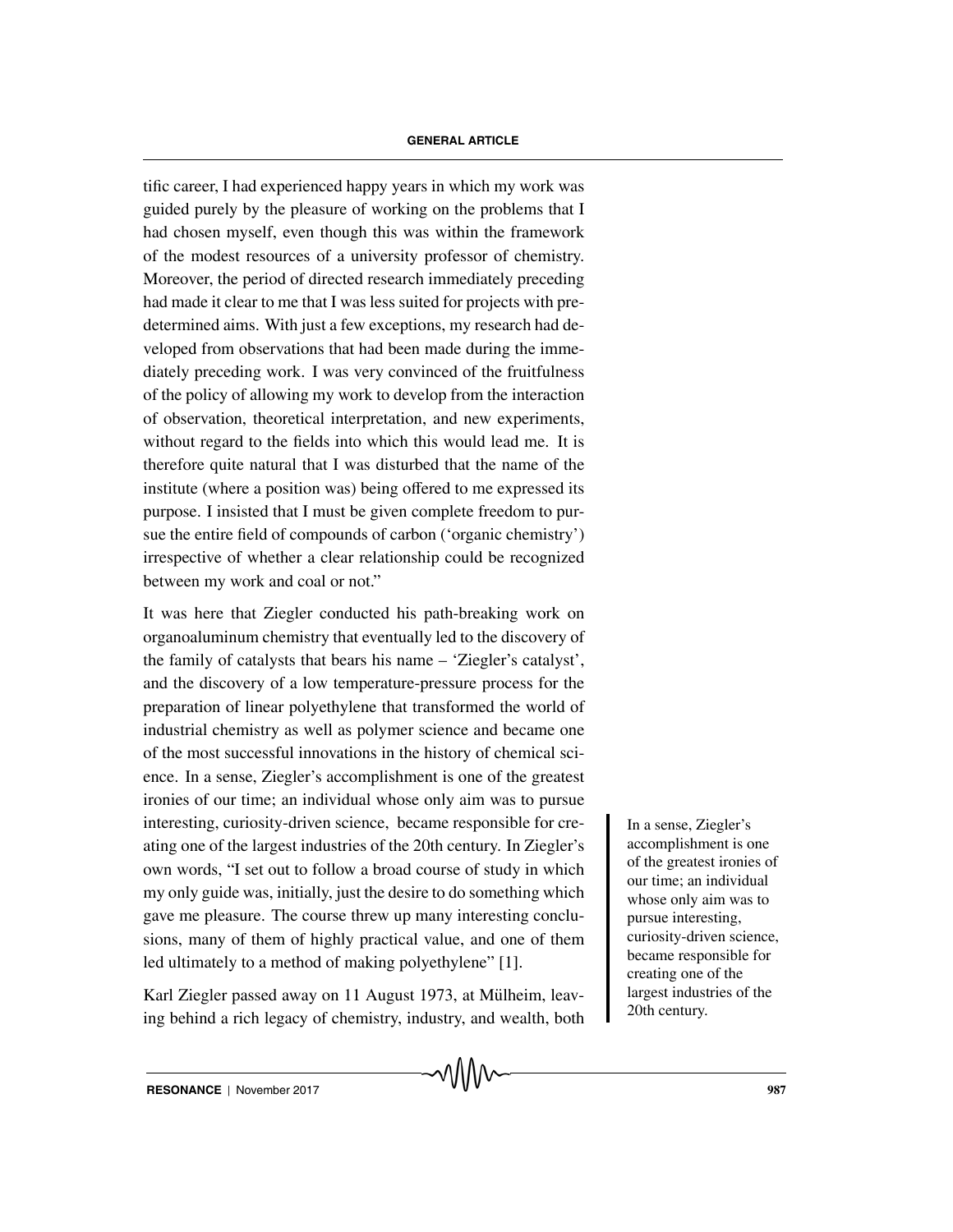By the time Ziegler and Natta walked the aisle in Stockholm, industrial manufacture of polyethylene and polypropylene had commenced, and they were commercial products in the market.

to himself and to the institution he served.

Ziegler lived and worked during some of the most turbulent times in world history. He saw Europe being torn asunder during the two World Wars, bringing in its wake enormous disruption as well as economic, political, and moral turmoil. He witnessed the emergence of National Socialism in Germany in the late 1930s, which he found to be repugnant and rejected vehemently. Given his views, he was not invited to a professor's position till 1936, almost thirteen years after his habilitation. Yet, it is a tribute to his dedication to science and the force of his personality that he came out of World War II unscathed, in terms of his political association and personal reputation.

Ziegler won the Nobel Prize in Chemistry in 1963, which he shared with G Natta. The citation read, *for their discovery in the field of chemistry and technology of high polymers*. The title of his Nobel lecture was 'Consequences and Developments of an Invention.' There are two essential observations concerning this Nobel worth making a note of. One, between 1912 (Victor Grignard) and 2005 (Grubbs, Shrock, and Chauvin) as many as ten Nobel, Prizes have recognized scientists who have demonstrated new ways of making C-C bonds – a quintessential reaction in chemistry. Second, by the time Ziegler and Natta walked the aisle in Stockholm, industrial manufacture of polyethylene and polypropylene had commenced, and they were commercial products in the market. I am not aware of any other claimant to the Nobel who can speak of such an achievement!

### **Ziegler's Contributions to Chemistry [2–4]**

#### *Large Rings (1933–47)*

The work of Ružička during 1926–33 on the active principles of the perfume derived from musk and civet established the existence of stable ring systems of more than six carbon atoms. Ružička prepared cyclic ketones of 6–18 carbon atoms and noted that the yield was minimum in the region of ten carbon ring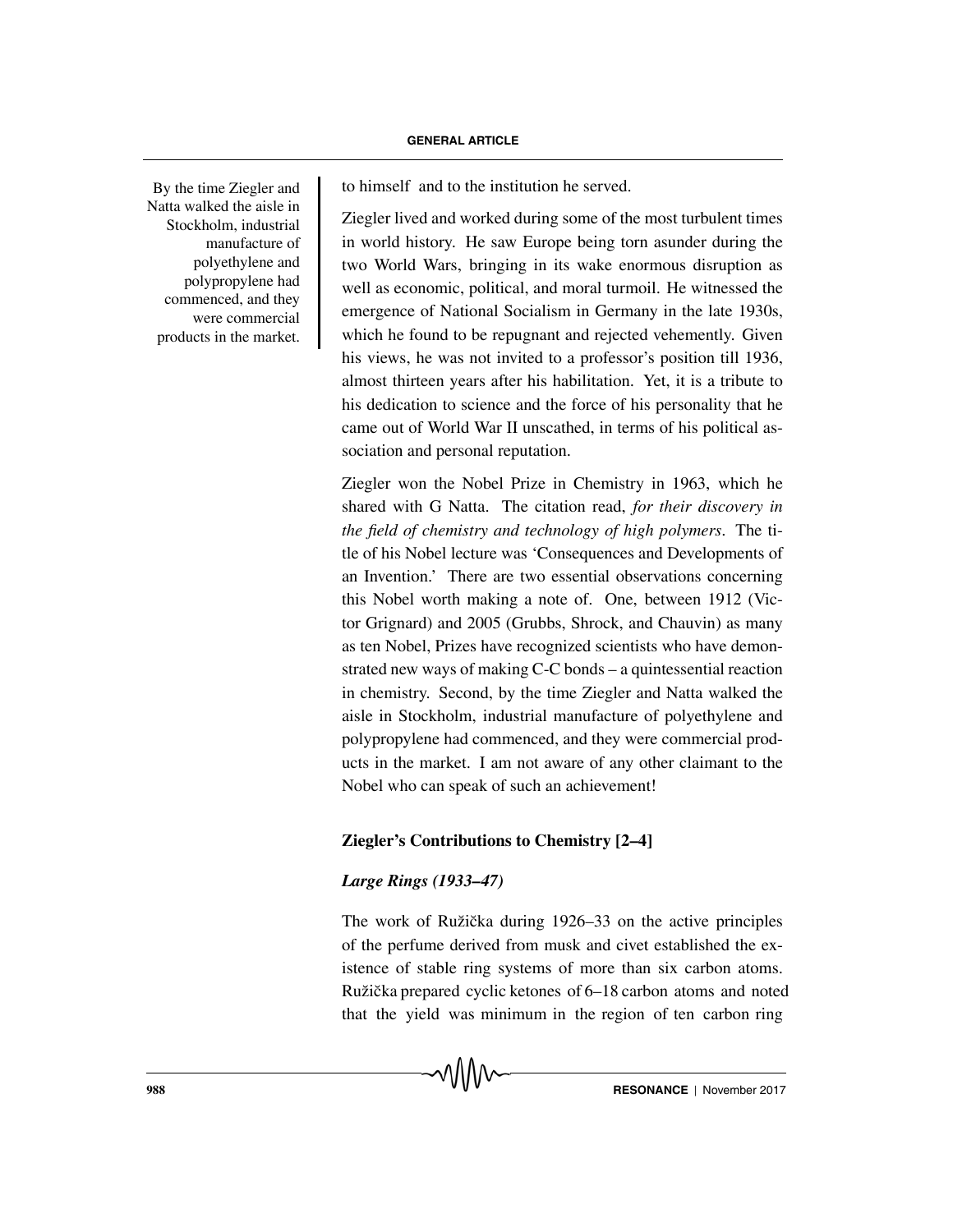

systems. In 1933, Ziegler published his first paper on the sub-<br>
Ziegler worked out a ject with Eberle and Ohlinger on the synthesis of large carbon ring systems, which later became known as the 'Ruggli–Ziegler dilution principle' [5]. In 1912, Paul Ruggli had suggested that such a synthesis might be performed at high dilution since the chief obstacle to the formation of large ring compounds was the interference from the competing polymerization reaction. Ruggli's views had received scant attention. For the utilization of the dilution principle in the preparation of large ring ketones, it was necessary to employ a cyclization reaction which could be conducted in a homogeneous liquid phase with all the reactants in the solution. Ziegler developed this idea and worked out a simple adaptation of the Dieckmann condensation reaction using  $\alpha$ ,  $\alpha$ dinitriles (*Figure* 2). Ziegler developed this process as a general method and was able to obtain 60–80% yields in the synthesis of rings containing 14–33 carbon atoms, in contrast to the small yields obtained by Ružička.

# *Chemistry of Trivalent Carbon (Carbon Free Radicals) (1923– 50)*

In 1900, Gomberg showed that hexaphenylethane dissociated into triphenylmethyl free radicals [6]. In 1923, Ziegler began to study the factors that determine the dissociation of substituted arylethanes I a series of into radicals and asked whether the dissociation was influenced by steric factors or by the electronic character of the substituents attached to ethane. In a series of publications between 1923– 50, Ziegler and his co-workers reported a systematic study of the effect of substitution in hexaphenylethane on the dissociation equilibrium. They synthesized a range of substituted ethanes

**Figure 2.** Ziegler–Ruggli condensation.

simple adaptation of the Dieckmann condensation reaction using  $\alpha$ ,  $\alpha$ -dinitriles.

publications between 1923–50, Ziegler and his co-workers reported a systematic study of the effect of substitution in hexaphenylethane on the dissociation equilibrium.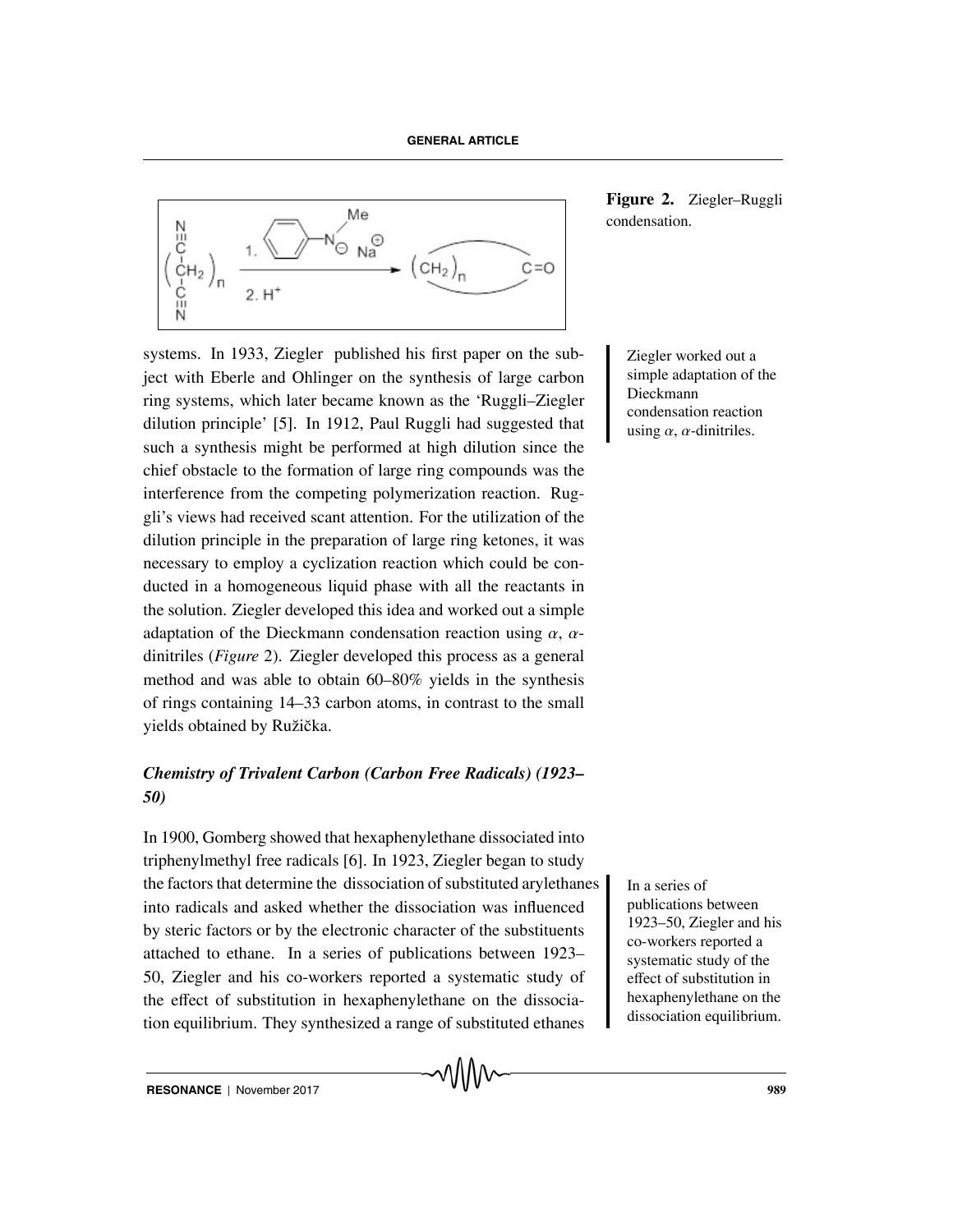Ziegler made detailed measurements of the absorption spectra of hexaphenylethane in different solvents and quantitatively determined the degree of dissociation.

and studied their dissociation into radicals. Determination of the dissociation process with aliphatic substituents proved difficult because the resulting radicals underwent spontaneous disproportionation. But the problem was resolved by a study of the reaction of undissociated ethane and radicals with halogens, oxygen, nitric oxide, and quinones. Ziegler went on to study the rate of dissociation of hexaphenylethane by measuring its rate of combination with nitric oxide. Activation energies for dissociation were determined for a wide range of derivatives, and the rates were measured in a variety of solvents. The latter measurements showed that the rate never varied by more than a factor of 2 with the change of solvent. This led Ziegler to the general conclusion that the dissociation equilibrium constant was not affected by the nature of the solvent. The studies illustrated the wide applications of physical methods to the problems of organic chemistry. For example, Ziegler made detailed measurements of the absorption spectra of hexaphenylethane in different solvents and quantitatively determined the degree of dissociation. He observed that iodine, unlike bromine, does not react with the undissociated hexaphenylethane but reacts very rapidly with the radical. In a specially designed apparatus, he determined the rate of disappearance of iodine colorimetrically by photographically recording the optical extinction coefficient of the reaction mixture at short intervals. The reactions with oxygen were also used to measure the rate of dissociation. Ziegler and co-workers showed that the peroxide formed by the reaction of the radicals with oxygen was a very effective catalyst for bringing about the autoxidation of aldehydes and olefins.

In this phase of his career, Ziegler showed his inclination towards using physical methods to probe the mechanism of organic reactions. He was one of the earliest founders and practitioners of the discipline of 'physical organic chemistry'.



**Figure 3.** Synthesis of cumyl potassium.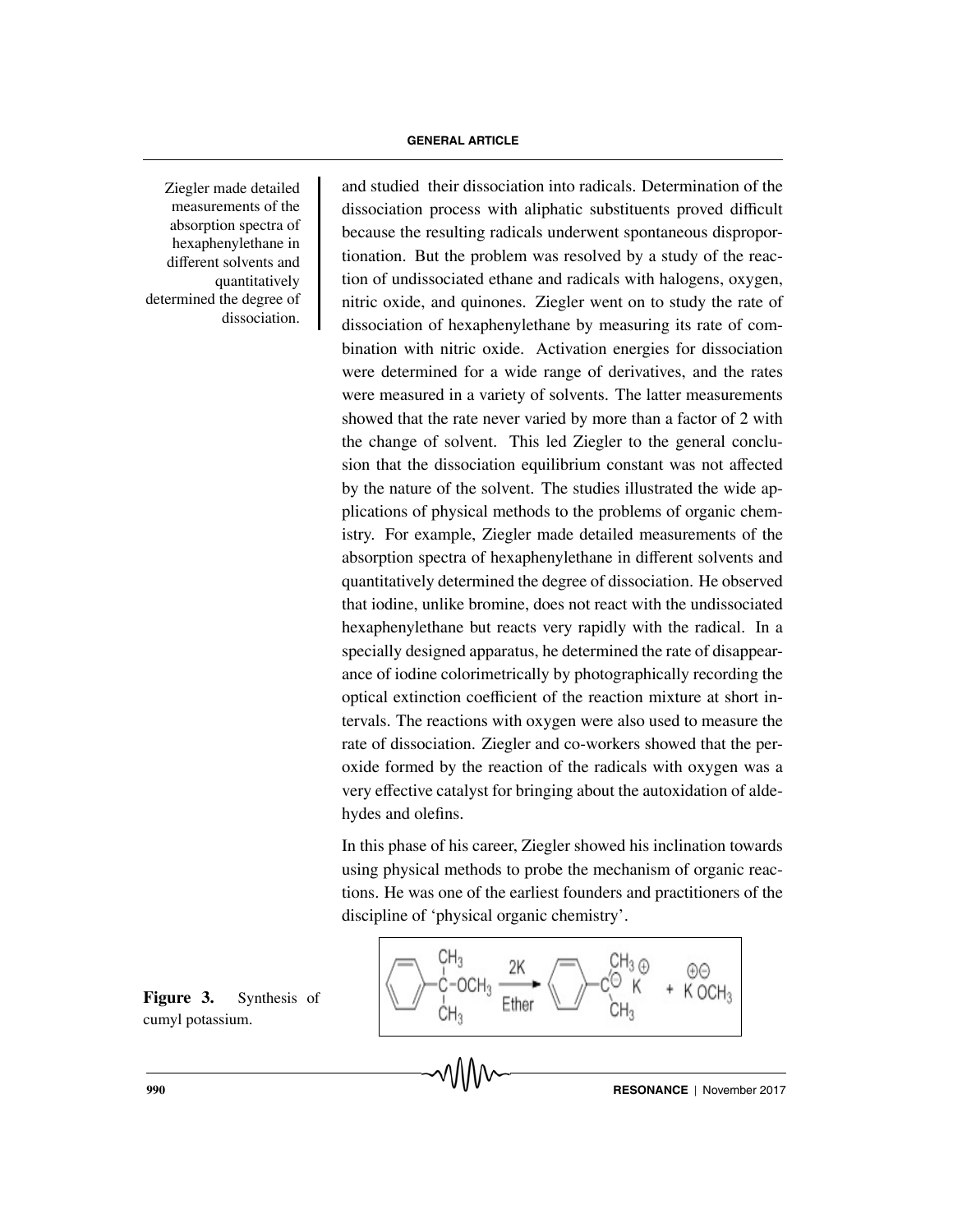#### *Organo-Alkali Metal Compounds (1932–50)*

During Ziegler discovered that his studies on the preparation of substituted arylethanes, Ziegler discovered that cumyl methyl ethers could be cleaved by metallic potassium to yield cumyl (2-phenylisopropyl) potassium salt and potassium methoxide (*Figure* 3) [7] [8]. This was the beginning of his intense foray into the chemistry of carbanions. He observed that the deep red color of cumyl potassium in ether rapidly changed to a deep yellow upon the addition of stilbene. This marked the discovery of the addition reaction of an organometallic compound (incipient carbanion) to a C=C (carboncarbon double bond). He further showed that cumyl potassium could also add to 1, 1-diphenylethylene (*Figure* 4). Those familiar with handling organo-alkali metal compounds will realize the extent of experimental skills that Ziegler brought to bear on the preparation and use of such reactive organometallic compounds. Ziegler could soon explain the mechanism of polymerization of butadiene by metallic sodium, a reaction that was already being studied elsewhere as a method of making synthetic rubbers. By adding more and more butadiene to the deeply red-colored solution of cumyl potassium, the color rapidly changed, with the first mole of butadiene to a light orange, and with more butadiene, to paler and paler yellows. He attributed this observation to the polymerization of butadiene by successive addition of the monomer.

During his time in Heidelberg, Ziegler became interested in comparing the reactivity of various alkali metal compounds. The method of ether cleavage was suitable for making sodium and potassium derivatives but did not work with lithium. He had explored the preparation of organolithium compounds using dialkyl mercury but was not satisfied with this method. In 1932, Ziegler



cumyl methyl ethers could be cleaved by metallic potassium to yield cumyl (2-phenylisopropyl) potassium salt and potassium methoxide.

**Figure 4.** Addition of an organometallic compound to a double bond.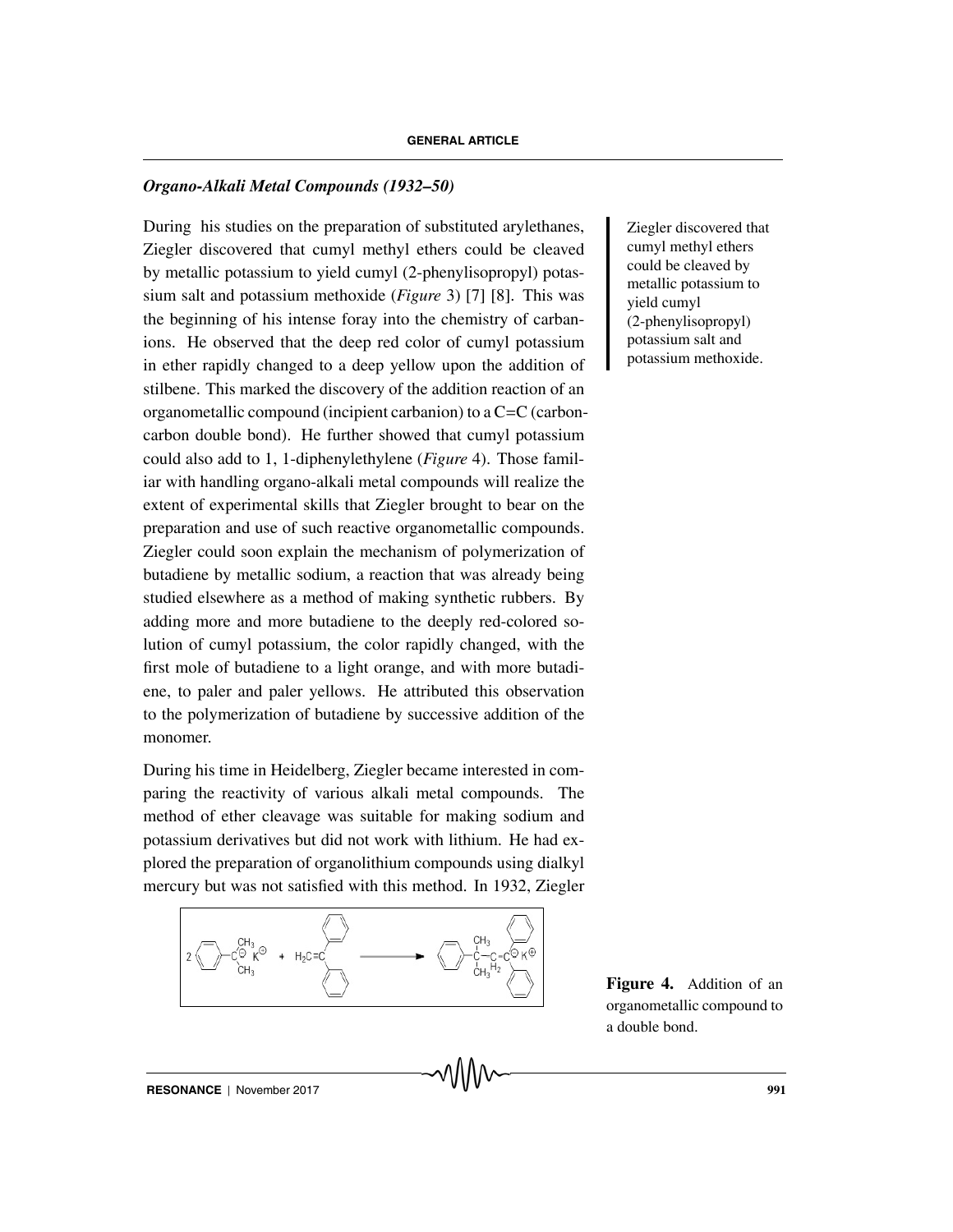**Figure 5.** Preparation of organolithium compound.



and Colonius showed that *n*-butyllithium could be prepared by the reaction of *n*-butyl chloride with lithium metal in benzene at  $35<sup>o</sup>$ C in quantitative yield (*Figure* 5) [9]. However, attempts to distill butyllithium under high vacuum resulted in the lithium alkyl decomposing into lithium hydride (LiH) and 1-butene. This experimental failure would lead to some unexpected consequences in later years.

Ziegler diligently pursued his work on the polymerization of unsaturated hydrocarbons by alkali metals and alkyls. Through ingenious experiments, he showed that no free radicals are involved in the polymerization of butadiene. He invoked the intermediacy of organometallic species, which we now understand as carbanions in the form of ion pairs. He showed in 1939 that butadiene could be polymerized in a 1, 2- mode or 1, 4- mode, depending on the experimental conditions and the nature of alkali metal. These studies were truly path-breaking, eventually leading to the industrial processes for the anionic polymerization of dienes in 1954, and ultimately resulting in the discovery of 'living anionic polymerization' of styrene using alkyl metal complexes by M Szwarc in 1956  $[10]$ . The observation that organolithium compounds often function as 'super Grignards,' their ability to metallate other compounds, the famous lithium-halogen exchange, and the role organolithium compounds play in aryne chemistry, are among some of the most striking outcomes of Ziegler's work.

*Organoaluminum Compounds (1949–60)*

Ziegler observed that ethyllithium was more thermostable than *n*-butyllithium. Attempts to distill ethyllithium also yielded decomposition products, namely, ethylene and lithium hydride. Surprisingly, Ziegler and his co-workers detected a small amount of butene in the gas phase, which they quickly interpreted as a

The observation that organolithium compounds often function as 'super Grignards,' their ability to metallate other compounds, the famous lithium-halogen exchange, and the role organolithium compounds play in aryne chemistry, are among some of the most striking outcomes of Ziegler's work.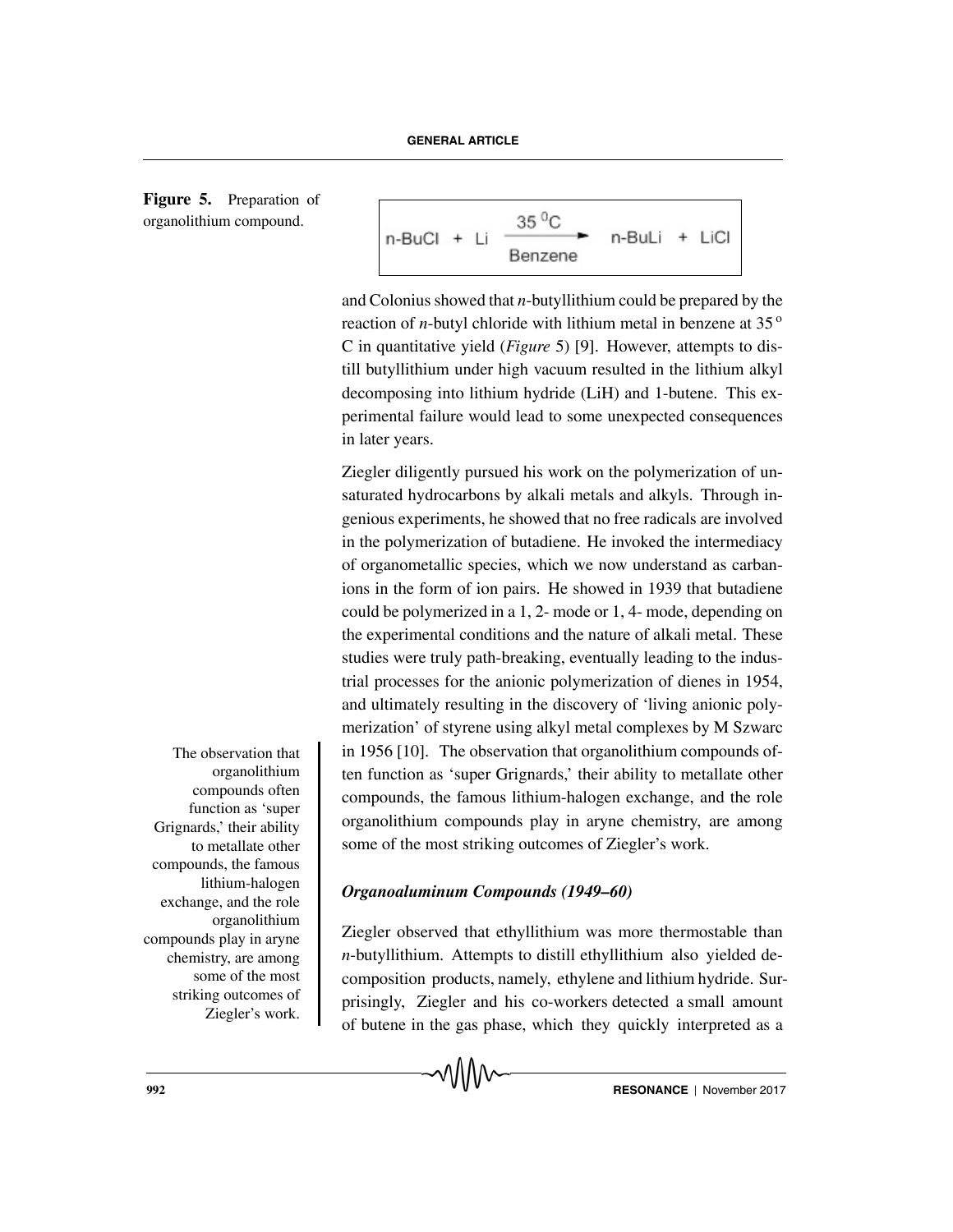product of addition of two molecules of ethylene. Systematic examinations established that lithium alkyls react with ethylene under pressure and high temperatures to form longer chain alkenes. In Ziegler's own words, and I quote, "It is evident that this addition of ethylene to lithium alkyls is probably the simplest and at the same time the most effective way of lengthening the chain using organometallic reagents. When starting with any lithium alkyl having an even number of carbon atoms, then alkyl chains with an even number of carbon atoms are obtained, while starting with lithium alkyl compounds having an odd number produces alkyl chains with an odd number of carbon atoms." Unfortunately, lithium hydride reacted sluggishly with ethylene. So, Ziegler turned his search to another metal hydride, which would rapidly add to ethylene. He found that aluminum hydride  $(AIH<sub>3</sub>)$  would add smoothly to ethylene to form aluminum alkyls of higher carbon numbers, a reaction he called the 'Aufbau (chain growth) Zeigler found that reaction' (*Figure* 6) [11]. The key to this discovery was the use of neat organoaluminum compounds, unlike earlier workers, who had used aluminum alkyls in ether solvents. We now understand that aluminum alkyls in ether form stable Lewis acid-base complexes, which are inert.

The discovery of Aufbau reaction opened the door to several industrial applications. Under appropriate conditions, using ethylene and aluminum, one could produce a range of higher  $\alpha$ -olefins with carbon numbers 4–30, produce linear alcohols by oxidation of the intermediates or produce straight-chain unbranched paraffin.

However, there was an impediment. Unlike organometallic compounds, aluminum alkyls were difficult to prepare. The reaction of aluminum with ethyl bromide to give ethylaluminum sesquibromide – an equimolar mixture of diethylaluminum bromide and ethylaluminum dibromide – was known, but ethyl bromide was expensive. Ethyl chloride on the contrary was cheap, but does not react under similar conditions. Ziegler and his students discovered that the reaction of aluminum with ethyl chloride could be catalyzed by the sesquibromide prepared *in situ*. One should adaluminum hydride would add smoothly to ethylene to form aluminum alkyls of higher carbon numbers, a reaction he called the 'Aufbau (chain growth) reaction'.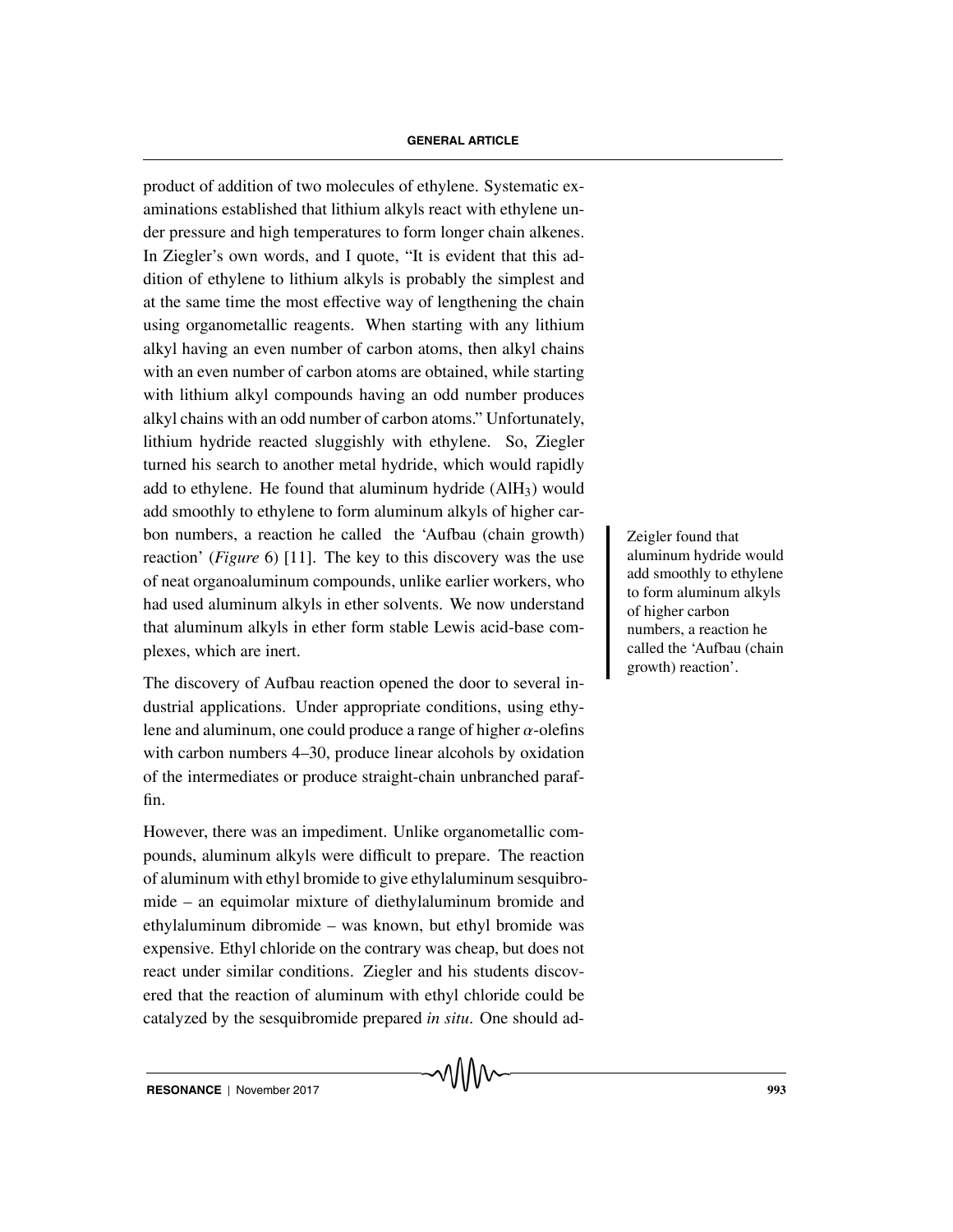



in air.

mire the skills and courage of his students who demonstrated that  $1$ Tend to ignite spontaneously organoaluminum compounds, which are pyrophoric<sup>1</sup> and explode in water could be handled safely on a large scale with appropriate care. Sesquichloride, which was later to play a role in the development of the Ziegler catalysts, had to be dehalogenated to obtain triethylaluminum. Metallic sodium was found to be the best material for doing this; when pieces of sodium metal are added to ethylaluminum sesquichloride at around  $170^{\circ}$ C, the sodium takes up the chlorine, aluminum is precipitated, and triethylaluminum is formed. By 1952, triethylaluminum was being synthesized in the pilot plant of Kaiser Wilhelm Institute on a 20 kg batch scale – a remarkable achievement in taking difficult chemistry from the laboratory to pilot scale production in less than three years (*Figure* 7).

> On 14 May 1952, Karl Ziegler gave the first comprehensive report of his discovery under the title 'Novel Catalytic Conversion of Olefins'. On 19 May, he gave a lecture on 'Organoaluminum Synthesis in the Field of Olefinic Hydrocarbons' at the annual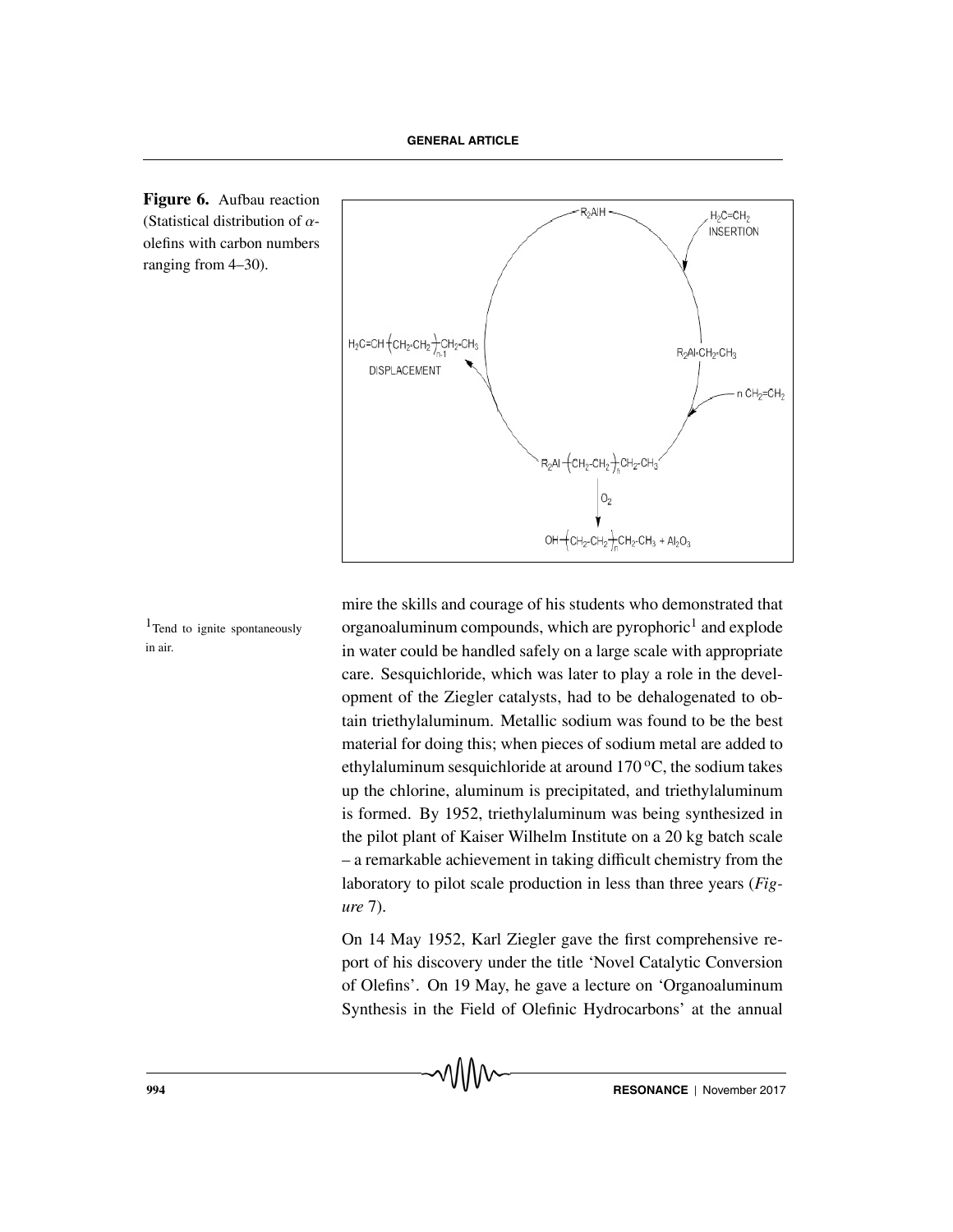Al + 3/2 H<sub>2</sub> + 3 H<sub>2</sub>C=CH<sub>2</sub> 
$$
\xrightarrow{120 ^{0}C} Al (C_{2}H_{5})_{3}
$$
Al + 3/2 H<sub>2</sub> + 3 H<sub>2</sub>C=C<sup>2</sup><sub>13</sub> 
$$
\xrightarrow{120 ^{0}C} Al (C_{2}H_{5})_{3}
$$
Al + 3/2 H<sub>2</sub> + 3 H<sub>2</sub>C=C<sup>2</sup><sub>13</sub> 
$$
\xrightarrow{120 ^{0}C} Al \left(\begin{array}{ccc} H_{2} & CH_{3} \\ -C & CH_{3} \\ CH_{3} \end{array}\right)_{3}
$$
2 Al (C<sub>2</sub>H<sub>5</sub>)<sub>3</sub> + AlCl<sub>3</sub> 
$$
\xrightarrow{2} 3 (C_{2}H_{5})_{2} AlCl
$$

meeting of the Gesellschaft Deutscher Chemiker (GDCh, German Chemical Society). In the audience, hearing this lecture were two gentlemen, Professor Giulio Natta from Italy and Professor Robert Robinson from the UK. Both were distinguished chemists with deep connections with the industry in their respective countries, a fact that was to have far-reaching consequences in the development of industrial applications of organoaluminum chemistry.

The world currently produces more than 0.5 million tons of organoaluminum compounds. In addition, more than 4 million tons of  $\alpha$ -olefins and linear long chain alcohols (detergent alcohols) are produced using Ziegler's Aufbau chemistry.

# *Metal-Catalyzed Low-Pressure Polymerization of Ethylene (1953–60) [12]*

In early 1953, one of Ziegler's students, Erhard Holzkamp, while attempting to repeat the Aufbau reaction found that in one particular instance when triethylaluminum was made to react with ethylene, instead of obtaining the expected higher alkenes, he consistently obtained butene-1. This was an anomalous observation and unexpected. It was soon realized that dimerization occurred because of trace nickel impurity in the metal reactor. This was the beginning of a new chapter in organometallic chemistry. Ziegler recognized the value of this serendipitous discovery. Butenes were not available from refinery operations, and hence this method provided easy access to four carbon olefins. However, several attempts to repeat this experiment failed. The

The world currently produces more than 0.5 million tons of organoaluminum compounds. In addition, more than 4 million tons of  $\alpha$ -olefins and linear long chain alcohols (detergent alcohols) are produced using Ziegler's Aufbau chemistry.

Figure 7. Preparation of organoaluminum compounds.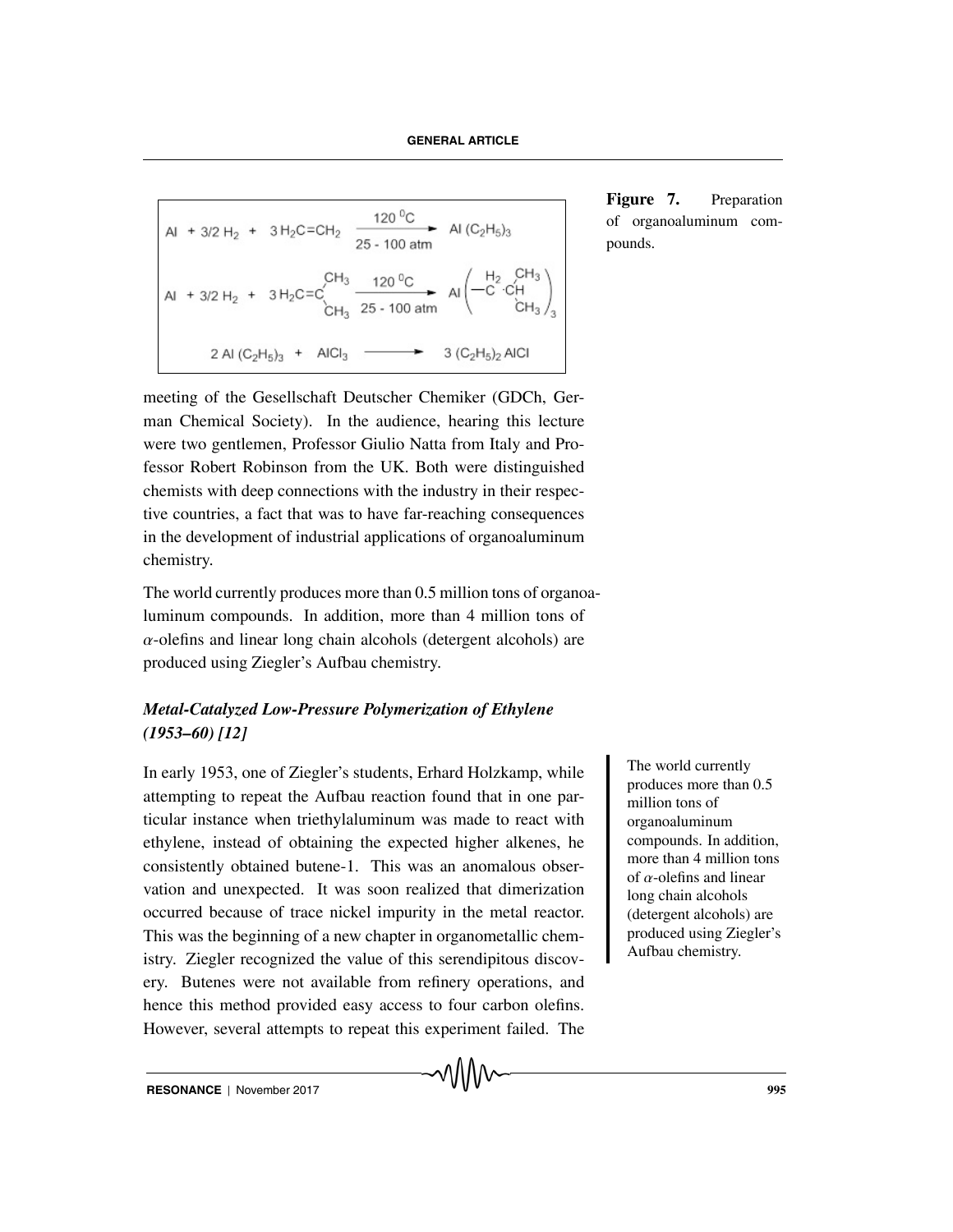credit of resolving this mystery goes to Ziegler's keen mind and his quality of not overlooking any stray observations in the laboratory. It was soon found that highly purified ethylene resulted in Aufbau reaction, whereas, ethylene containing small amounts of acetylene as impurity resulted in selective dimerization of ethylene to butane-1! Traces of acetylene stabilize the nickel complex formed *in situ*. Thus began a new chapter in organometallic chemistry, namely, the 'organonickel chemistry' and its applications.

In May 1953, Ziegler told his student, Holzkamp, to carry out experiments with chromium compounds to see whether metals other than nickel had a similar effect. Initially, these experiments proceeded without a clear direction, since in addition to olefins, small amounts of solid products (which was possibly polyethylene) were obtained. Ziegler asked another student, Heinz Briel to begin a systematic investigation of the entire Periodic Table to see if there were any other metals that were equally effective! Experiments using the acetylacetonates of chromium, manganese, vanadium, and platinum did not produce any meaningful results. Heinz Briel performed a historic experiment on 26 October 1953, when he reacted ethylene with zirconium acetylacetonate in the presence of triethylaluminum. He found that at  $100^{\circ}$ C and 100 bar pressure, 38 g of a 'hard paraffin'(a white product) was formed that could be compressed into a sheet. There was intense excitement in the laboratory. Ziegler realized that if nickel is excluded, ethylene indeed could be polymerized to high molecular weight polyethylene in the presence of organoaluminum and Heinz Briel performed a  $\parallel$  a transition metal salt. It was important to systematically develop the sensational results obtained by Heinz Briel as rapidly as possible so that they could be patented. This task was assigned to Heinz Martin, who had already been working on the preparation of polyethylene, although from a different direction. Heinz Briel's experiments with titanium tetrachloride as the transition metal component in combination with triethylaluminum showed that titanium catalysts are considerably more efficient than zirconium. He observed a highly exothermic reaction, a rapid fall in

historic experiment on 26 October 1953, when he reacted ethylene with zirconium acetylacetonate in the presence of triethylaluminum.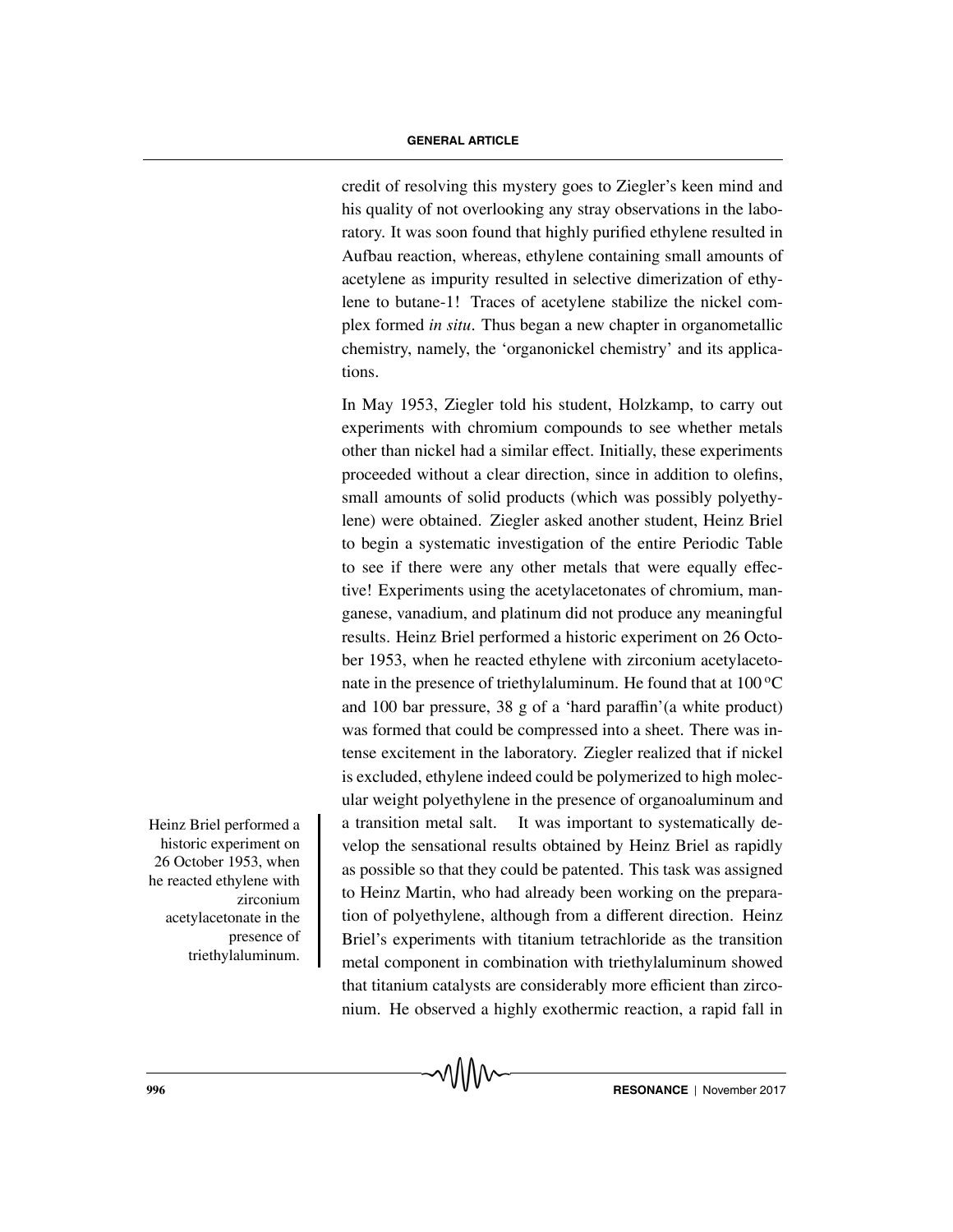

**Figure 8.** The glass reactor in which the first sample of polyethylene was synthesized. (The reactor is on display at the Max-Planck-Institut für Kohlenforschung at Mülheim, Source:  $[12(a)],$ Courtesy attributed to: G Fink).

pressure in the autoclave, and the only product was high molecular weight polyethylene. With the help of further variation in Ziegler realized that if the catalyst, Heinz Martin finally achieved the so-called 'normal pressure polymerization', which he was able to carry out in a large glass reactor (*Figure* 8). Ziegler's thirty years of unrelenting quest on what lies at the core of the unique stability of C-C bonds had yielded him bountiful rewards. His catalysts were able to convert a simple molecule of ethylene (a monomer, containing one  $\pi$ ) bond) into polyethylene (a polymer containing a limitless number of C-C  $\sigma$  bonds) (*Figure* 9)!

On 17 November 1953, Karl Ziegler submitted a patent application to the German Patent Office that he had drafted himself. The nickel is excluded, ethylene indeed could be polymerized to high molecular weight polyethylene in the presence of organoaluminum and a transition metal salt.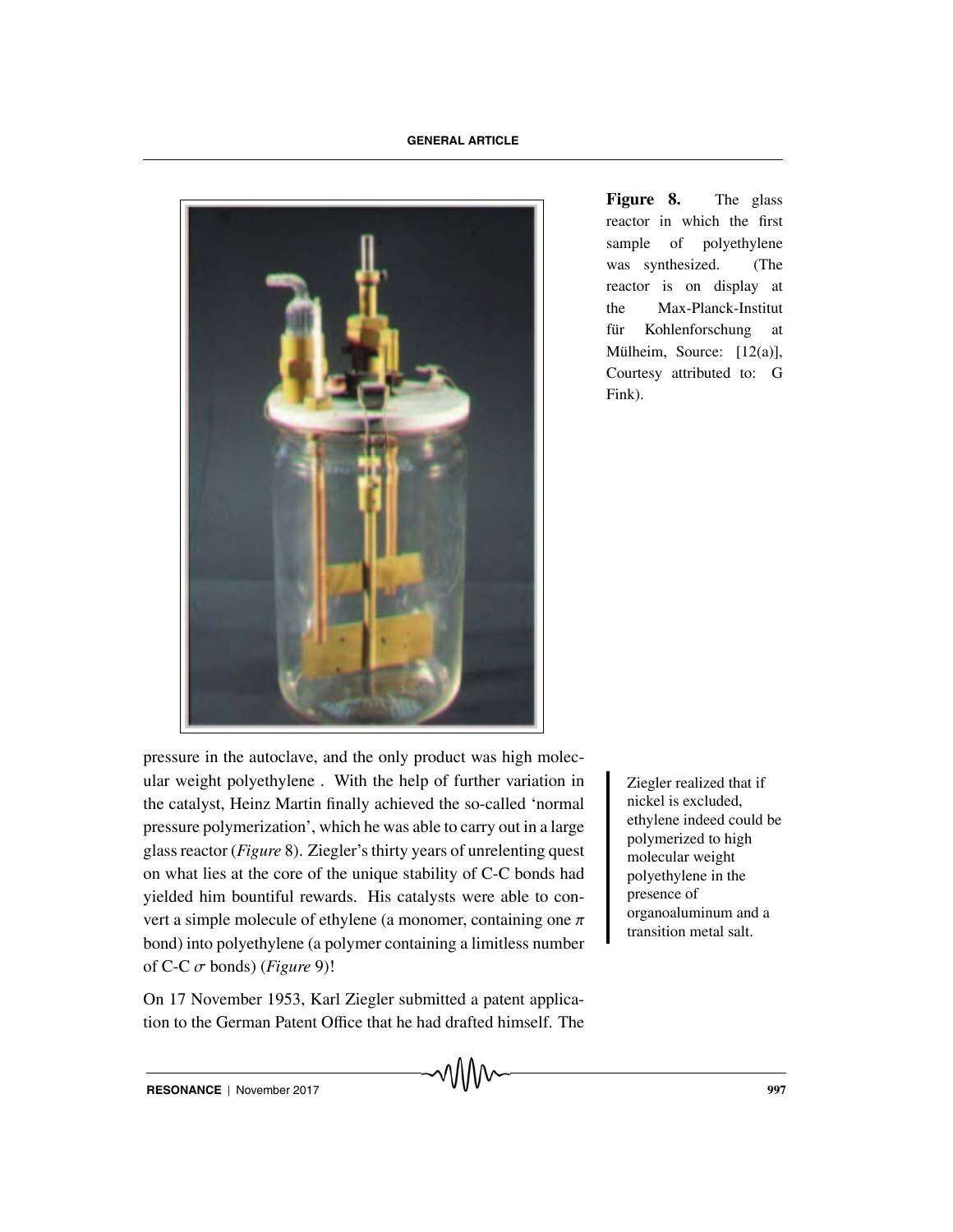**Figure 9.** Synthesis of linear polyethylene.



inventors were Karl Ziegler, Heinz Briel, Erhard Holzkamp, and Heinz Martin. The title of the German patent number 973,626 was, 'A Process for Preparing High Molecular Weight Polyethylene' (*Figure* 10), and its exemplary claim read as follows:

*A method of preparing high molecular weight polyethylene using aluminum trialkyls as catalysts, characterized by bringing together ethylene at pressures greater than 10 atmospheres and temperatures above 50<sup>o</sup>C with mixtures of aluminum trialkyls and compounds of the metals of groups IVa to VIa of the Periodic Table with the atomic numbers 22 to 74 (namely titanium, zirconium, hafnium, niobium, tantalum, chromium, molybdenum, and tungsten)*.

It is worth noting that Ziegler did list most of the elements in the Periodic Table in his claims! However, the apparent limitation of the claim to ethylene was to cause the institute considerable problems in later years. Karl Ziegler only claimed what had been demonstrated experimentally. Although Heinz Briel had already experimented with propylene, he had not been able to isolate any polypropylene, a material that was not yet known. Ziegler's patent would cause a revolution in the chemical industry and within a short time, provide a strong impetus to basic research in organometallic chemistry and catalysis around the world, giving birth to the new industry of polyolefins.

The sensational news spread like wildfire around the world when Karl Ziegler first reported the low-pressure polymerization of ethylene at the IUPAC Congress in Zürich on 22 July 1955 [13,14]. Ironically, Giulio Natta also announced at the same conference, the stereospecific polymerization of propylene to isotactic poly-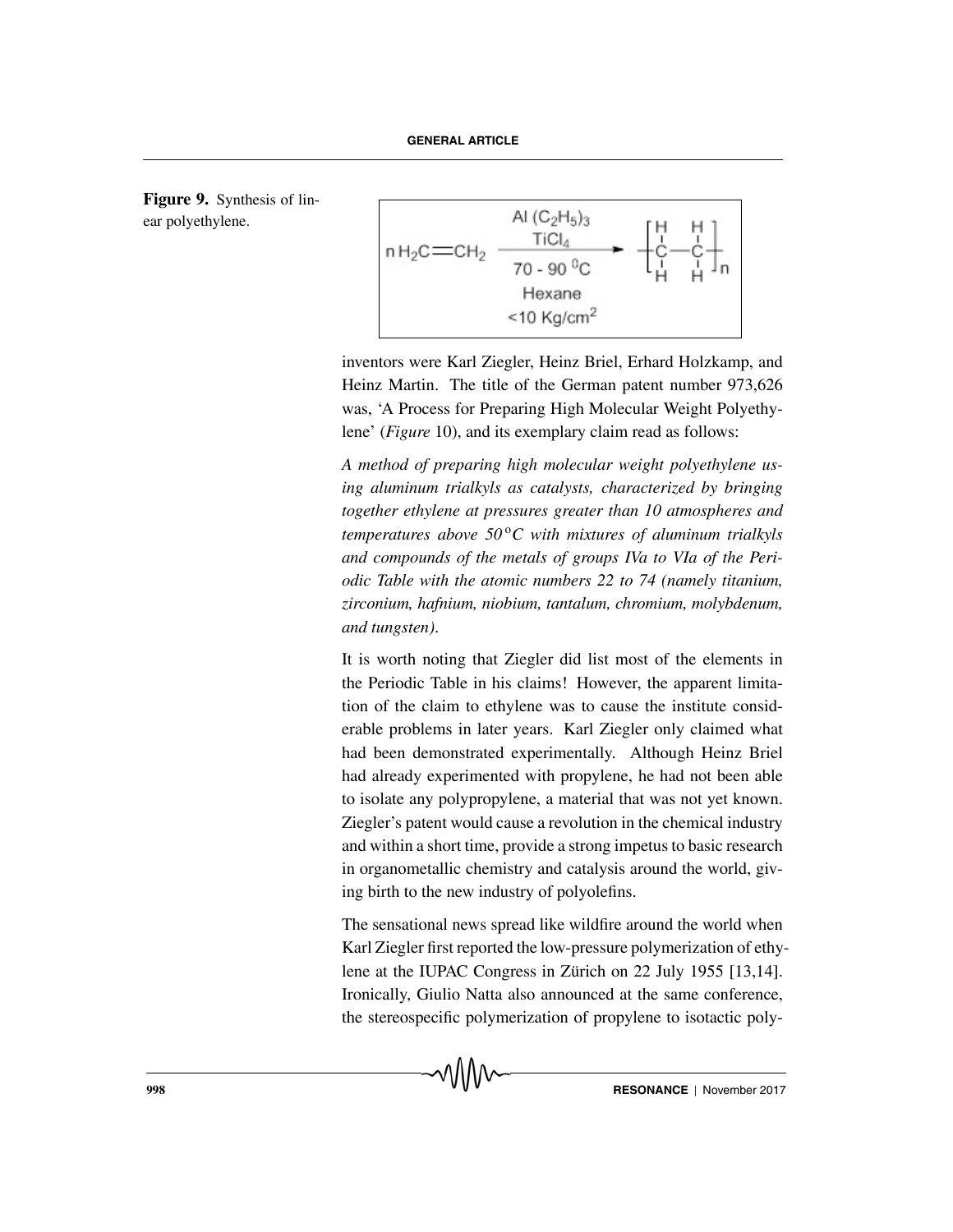

**Figure 10.** The first page of the historic Mülheim patent.

mers with the aid of Ziegler's catalyst, without however, disclosing the nature of the catalyst. The manner in which Natta beat Ziegler in the race to polymerize propylene is a separate story (told elsewhere in this issue). Natta did not discover the catalyst to perform this reaction; he only refined Ziegler's catalyst to polymerize propylene, and he admitted so.

The story of metal catalyzed olefin polymerization began with the Group 3/4 metals in 1954. Since then, the journey has traversed the entire first and several second row metals from Group 3 (Sc) to Group 11 (Cu). Every metal has made a distinctive contribution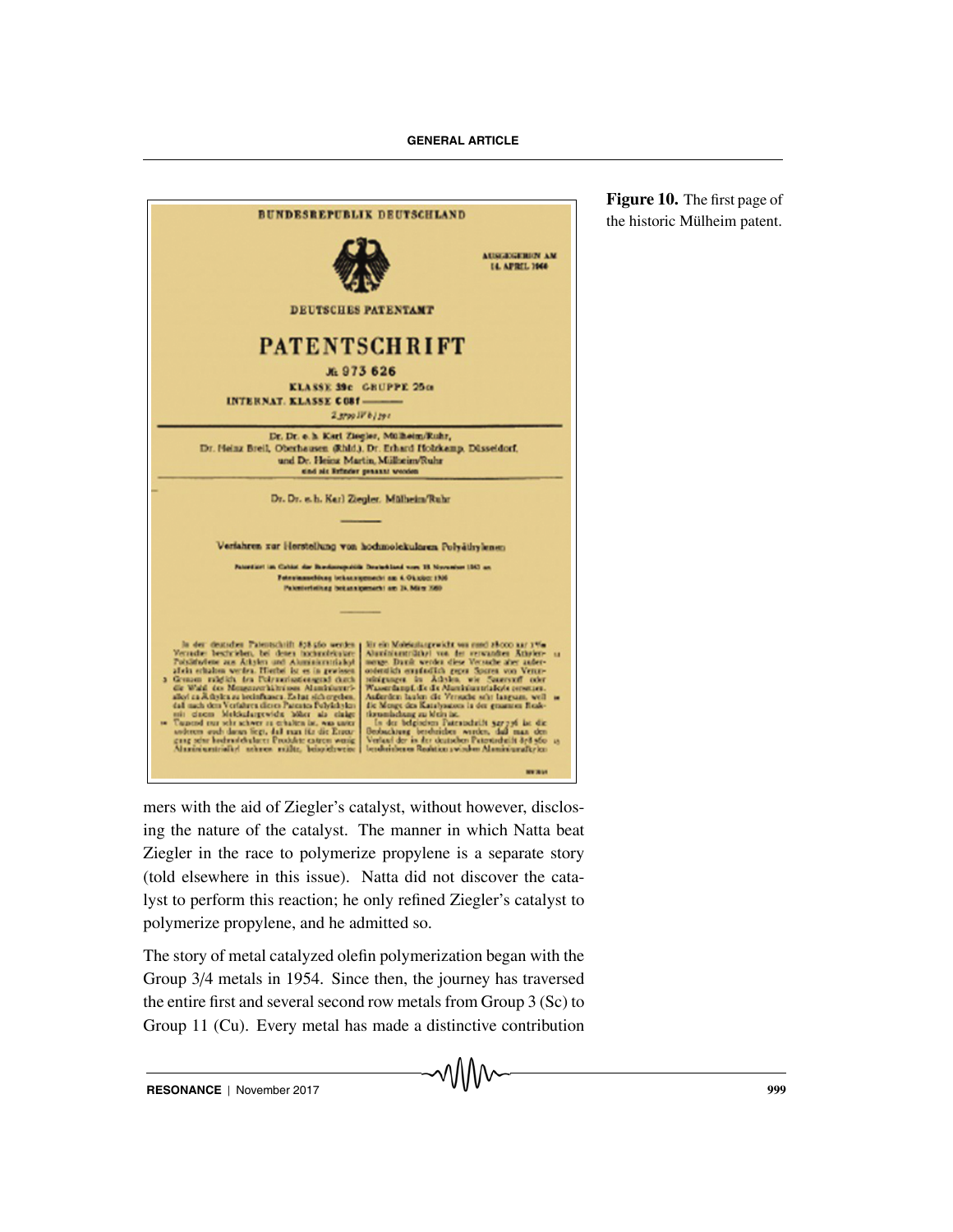to the epic saga of polyolefins in terms of new properties and applications fulfilling the needs of humankind. The excitement continues unabated to this day [15].

## **From Exploration to Exploitation: The Journey of Polyethylene**

Ethylene became abundantly available as a two-carbon feedstock at the end of World War II – a product of petrochemical and refinery processes. Chemical reactivity of ethylene became a subject of intense study in many parts of the world. Eric Fawcett and Reginald Gibson, working at the Imperial Chemical Industries (ICI), England, accidentally found that upon applying extremely high pressure (several hundred atmospheres) to a mixture of ethylene and benzaldehyde, a white waxy material was  $2_A$  backbiting reaction is one produced which was recognized as polyethylene. It was soon understood that the reaction had been initiated by trace oxygen contamination in the apparatus. This reaction was found to be a radical initiated polymerization, and due to the occurrence of several inter- and intra-molecular radical backbiting reactions<sup>2</sup>, the polymer was found to have many branches, both short and long chain. Polyethylene so produced had densities between 0.910– 0.940  $g/cm<sup>3</sup>$  and were called 'low density polyethylene' (LDPE). The conditions of polymerization were severe, with temperatures ranging from 180–250 °C and pressures exceeding 1000 bar. Commercial manufacture of polyethylene commenced in 1939.

> The commercial impact of the chemistry and the process discovered at Mülheim was not lost on Ziegler. Apart from the fact that his catalysts could polymerize ethylene at much lower temperatures and pressures, the polyethylene so produced had some unique structural features. Since the process was not a radical process, the polymer essentially had a linear structure. This was reflected in the higher densities of the polymer, ranging between 0.945–0.970  $g/cm<sup>3</sup>$ . Polyethylene with such a linear structure is called 'high density polyethylene' (HDPE). HDPEs have distinct physical properties from LDPEs. Today, industries produce a

in which a growing free radical at the end of a polymer chain 'pulls off' a hydrogen intra-molecularly from a methylene group located in the same chain or inter-molecularly from a methylene group located in another chain. The consequence of this reaction is the generation of a new free radical, either in the same chain in another location or in another polymer chain and the termination of the original growing chain. These new free radical sites can add more ethylene and continue to grow. However, these radical sites are located on secondary carbons. Growth of polymer chains from a secondary carbon radical leads to long chain branching.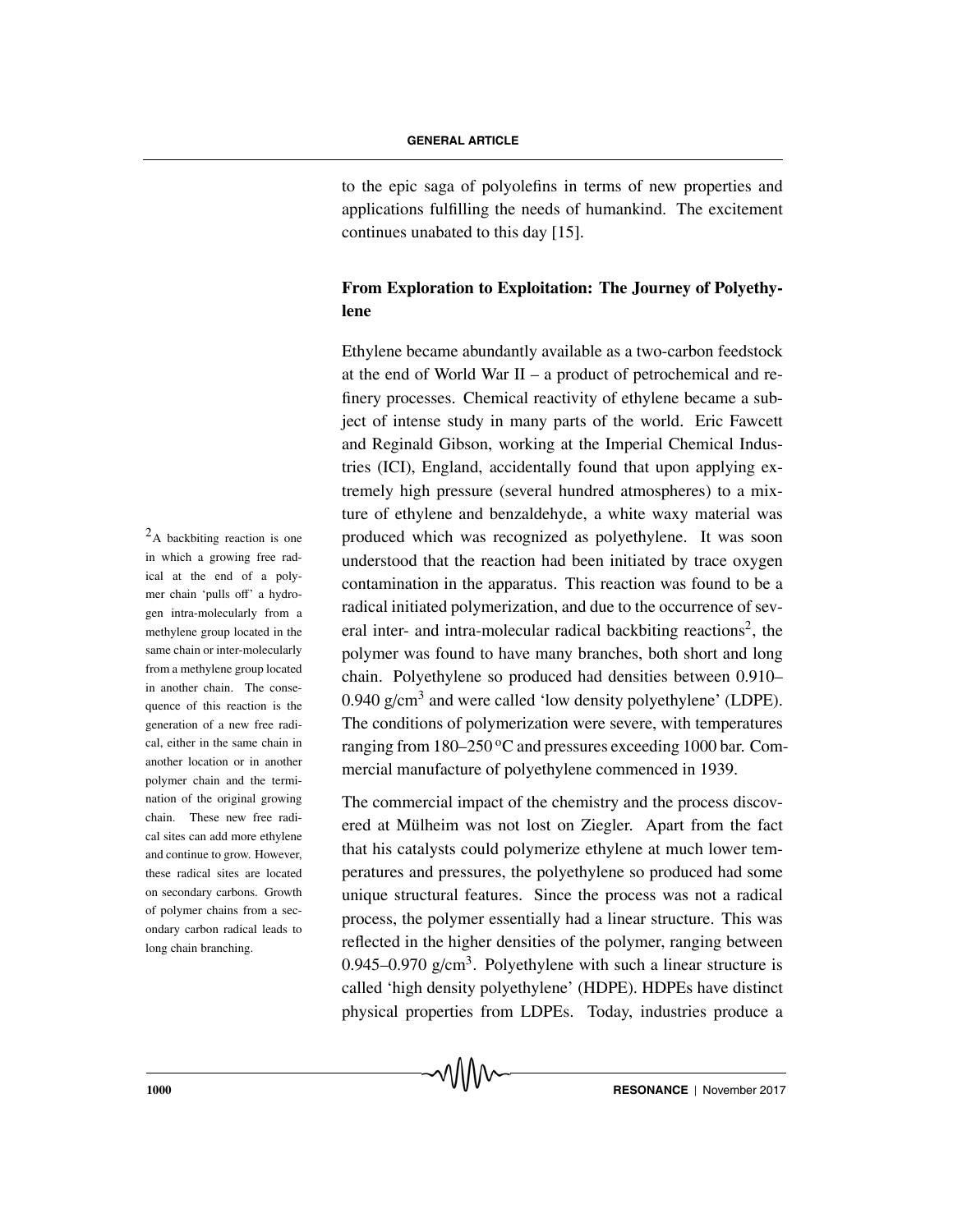

range of polyethylene with densities varying from 0.918–0.970 g/cm3 to suit diverse consumer needs (*Figure* 11).

In 1954, Ziegler started granting non-exclusive license to anyone who was interested in exploiting his discoveries. The fact that he was both the Director of the institute and the Managing Director of Studiengesellschaft Kohle GmbH, which was the trustee for the institute, was a great advantage. The licensees who thronged to Mülheim recognized Ziegler as a skillful negotiator with a keen The licensing income business acumen. The business of licensing flourished, and between 1953 and 1990, no less than 80–90 contracts were signed, spread over 20 different countries. It is interesting to note that the licensing income guaranteed the institute complete financial independence from the Max Planck Society for more than forty years. Thus, the economic benefits continued to flow for more than twenty years after Karl Ziegler retired from the directorship of the institute. However, the licensing activity also resulted in numerous infringements of the institute's patents, which led to several lawsuits particularly in the USA, which the institute had

**Figure 11.** Types of polyethylene (- indicates a methyl group).

> guaranteed the institute complete financial independence from the Max Planck Society for more than forty years. Thus, the economic benefits continued to flow for more than twenty years after Karl Ziegler retired from the directorship of the institute.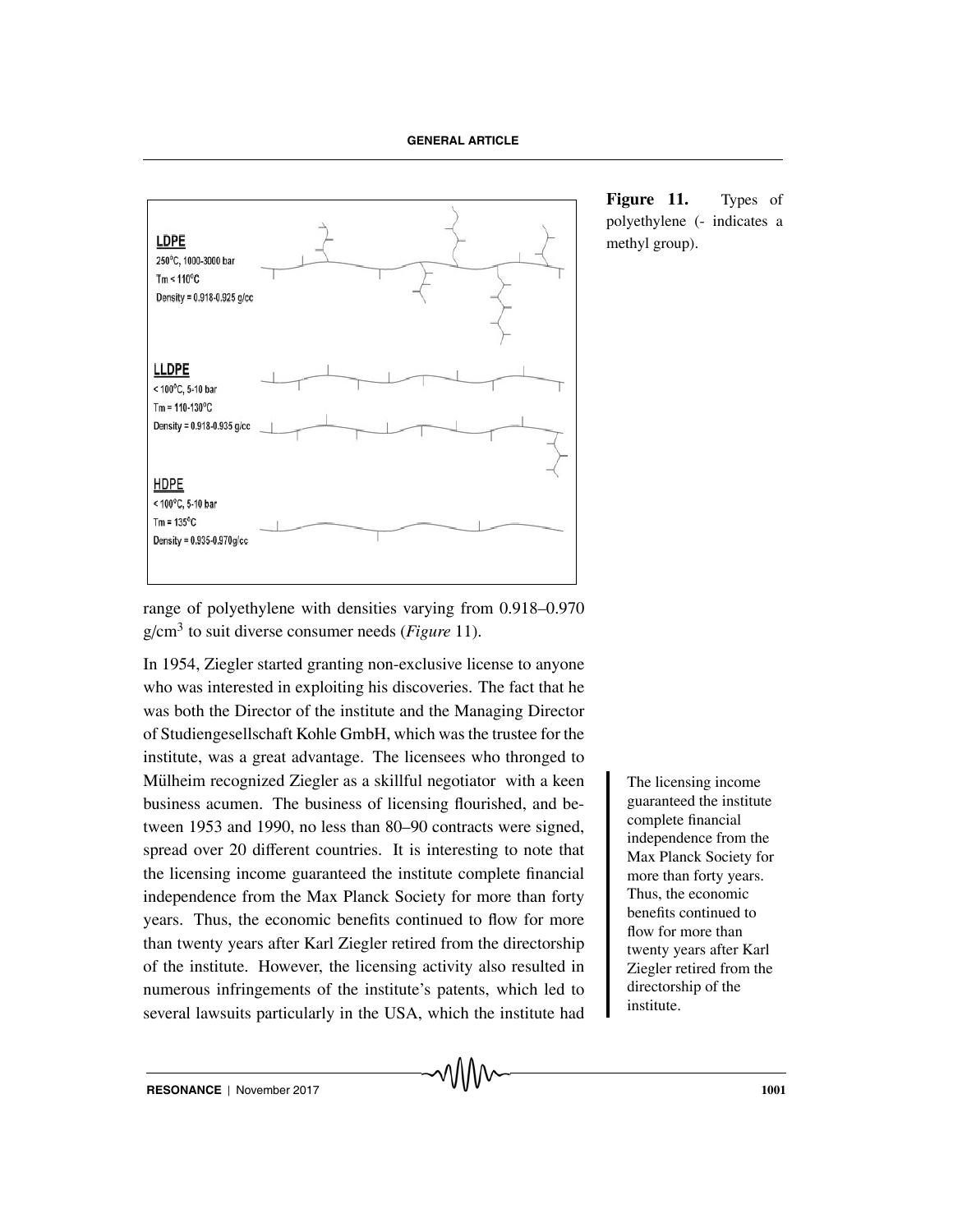to defend at a high cost.

Heinz Martin, one of the coinventors of polyethylene was engaged full-time in looking after the interests of the institute – the granting of licenses as well as the defense of patent rights. He was ideally equipped, both as a scientist and as an experienced insider of the patents world. Heinz Martin has provided a fascinating account of the journey of commercially exploiting the inventions made at Mülheim, the trials and tribulations, in his book, *Polymers, Patents, and Profits*, published in 2007 [16]. In the present era when the academia is waking up to the potential of creating wealth out of intellectual property, the documented experience of one of the pioneers of this effort is worth a careful study.

The first manufacturing plant, set up by Hoechst, to produce 10,000 tons of HDPE per annum, went on-stream in Germany in 1957, less than four years from the first laboratory observation. This time frame of conception to commercialization is unprecedented in the history of industrial chemistry! In 2016, the world produced and consumed close to 100 million tons of linear polyethylene and its copolymers, at an estimated total market value of 150 billion USD, all produced using Ziegler's chemistry.

**Serendipity or Systematic Work?**

A cursory reading of Ziegler's work may lead one to believe that he was 'lucky' most of the time, stumbling upon important discoveries mostly 'by chance.' Serendipity has a role in science, but chance only favors a prepared mind [17]. Ziegler's research progression from large ring compounds to free radicals, organometallic compounds, and finally to polymerization catalysts had a compelling logic. He was constantly striving for a deeper and deeper understanding of the nature of C-C bond forming reactions. The quintessential question that obsessed Ziegler in all his explorations was: What lies at the core of C-C bond stability? The pursuit of an answer to this question led Ziegler, step by step and systematically, from free radical chemistry to his eventual discovery of a practical way of making polyethy-

The first manufacturing plant, set up by Hoechst, to produce 10,000 tons of HDPE per annum, went on-stream in Germany in 1957, less than four years from the first laboratory observation.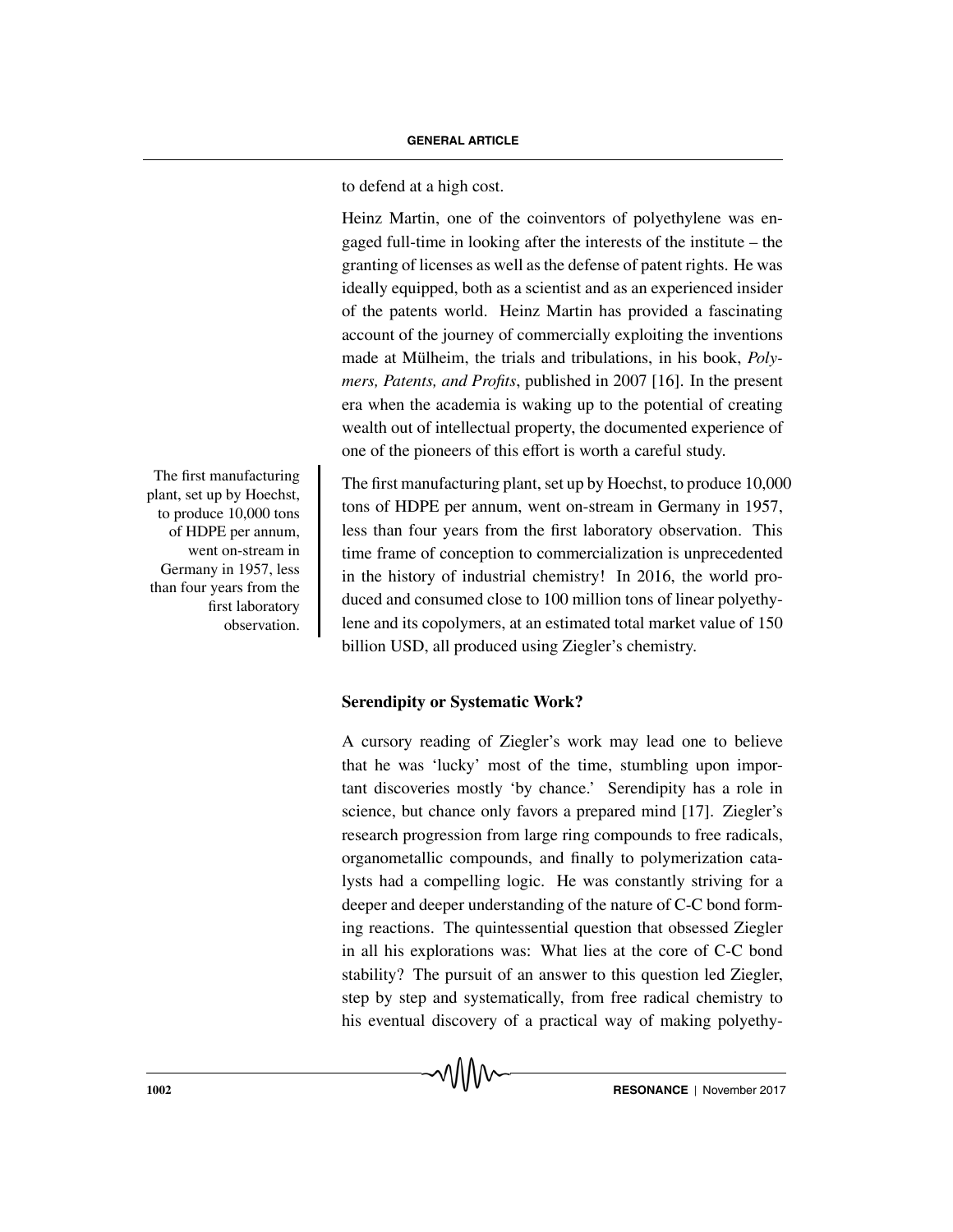lene. His research was guided by one experiment after another, <br> <br> <br> <br> Ziegler's life and work is performed in a logical sequence. For Ziegler, a keen sense of observation was the most important part of performing experiments. He taught his students never to miss recording any trivial or stray observation, however unexpected it may seem. Diligent pursuit of such trivial observations and search for their explanations led him to his greatest discovery. His work exemplifies the well-known dictum that nature is a hard taskmaster. It reveals its secrets only to those who are diligent and patient. Ziegler's life and work is an unequivocal endorsement of the thesis that crucial discoveries in science can only be made when scientific questions are pursued systematically. The edifice of science has to be built painstakingly, one brick at a time.

#### **Basic or Applied Research? [18–21]**

The life and works of Ziegler are relevant even more today when there is a furious debate on how much of science should be directed towards meeting specific end goals, and how much of it should be unfettered and left to the best judgment of the individual scientist. Ziegler was driven by the philosophy that in-depth knowledge alone can lead to new applications. In his own words, and I quote, "What has guided my research has been solely the wish to do something that gave me joy, that is a joy from finding, somehow or somewhere, something really novel. At least at the outset, the only thing of value aimed for is an accretion of knowledge, rather than new applications." In Ziegler's work, we do not find a dichotomy between basic and applied research.

Science is an enterprise pursued by individuals with diverse personalities. While some find joy in discovering new knowledge, What has guided my others find happiness in applying knowledge for the benefit of the society. From these different motivations of scientists have emerged basic and applied research. There are often debates that expound the virtues of one or the other type of research. But history of science shows that it is constraining and harmful to make a strict distinction between basic and applied research, and very

an unequivocal endorsement of the thesis that crucial discoveries in science can only be made when scientific questions are pursued systematically.

research has been solely the wish to do something that gave me joy, that is a joy from finding, somehow or somewhere, something really novel. – K Ziegler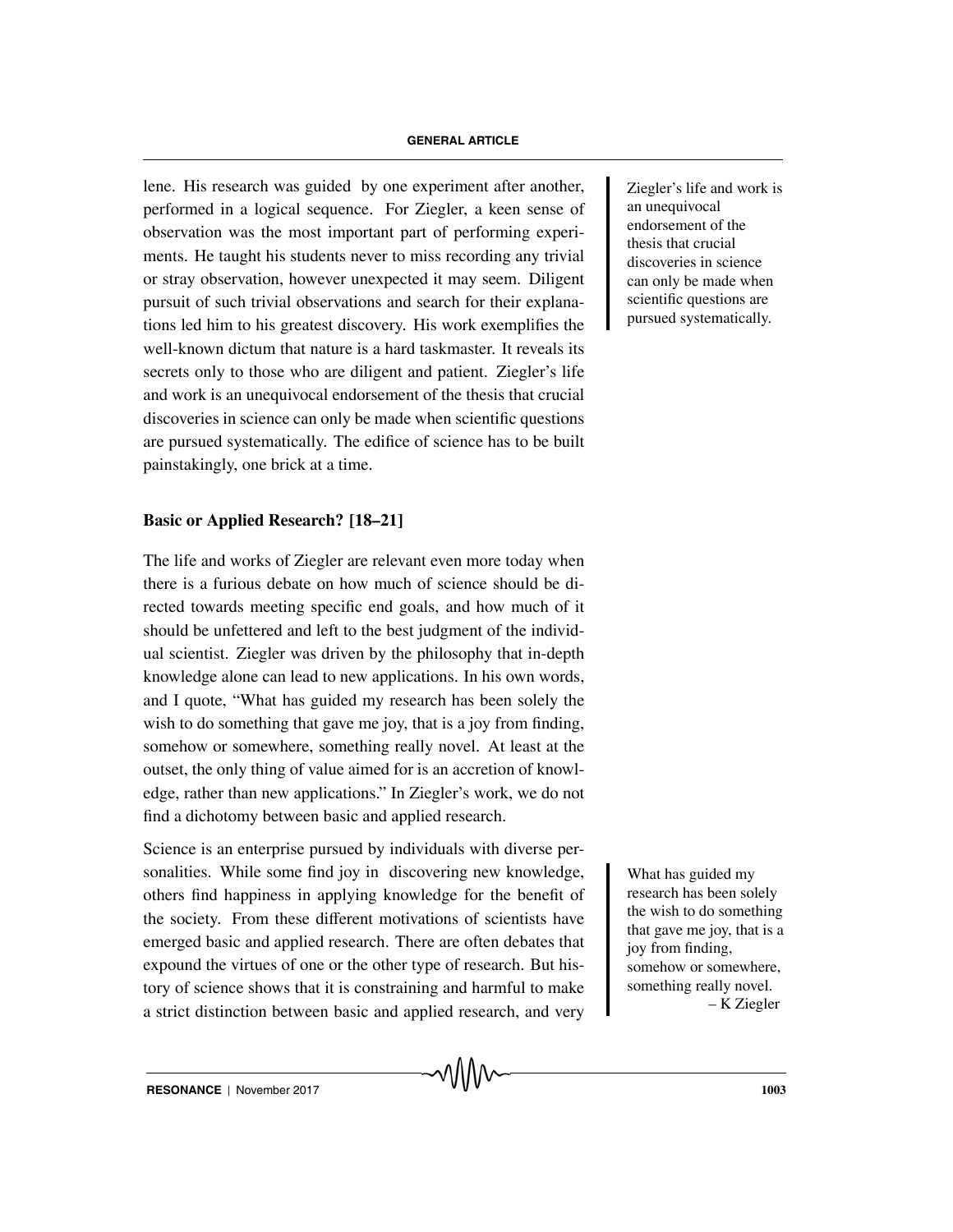that it is constraining and harmful to make a strict distinction between basic and applied research, and very often one leads to the other.

History of science shows often one leads to the other. Ziegler did not set out to solve any particular problem relevant to industrial chemistry. Yet, he saw no dichotomy between high-quality basic science and clever and ingenious applied research. He understood that new insights into chemistry would have novel technological applications, and both endeavors demand imagination and intellect. He firmly believed that scientific inquiry should not be restricted by shortsighted timelines and narrowly defined objectives. Ziegler's life teach us that new knowledge is generated when there is a compelling desire to understand and when intellectual pursuits are free from the constraints of defined applications and set targets.

> These issues gain even more significance in the present times when governments and funding agencies evaluate research from the touchstone of relevance. Curiosity-driven basic research is under pressure to justify itself; it is endangered and vulnerable. Current global policy tends to measure the value of research solely on its immediate applications – whether the studies address a social problem or can deliver a marketable product in the foreseeable future, preferably within a few years. Scientists are expected to solve societal problems in the shortest possible time frame. It is becoming increasingly difficult to convince that in science, the judgment of relevance can be made only in the long-term and in hindsight.

#### **Lessons From Ziegler's Life**

Ziegler's life and work teach us many lessons that are important to both scientists and those aspiring to be scientists. I enumerate a few of them here:

- 1. Knowledge in-depth and breadth is most important.
- 2. Systematic work yields the highest dividends in research.
- 3. Experiments and observations are more important than mere theories or hypotheses.
- 4. Pay attention to every small and stray observation, however trivial and counter-intuitive it may seem. Generally, it is the anoma-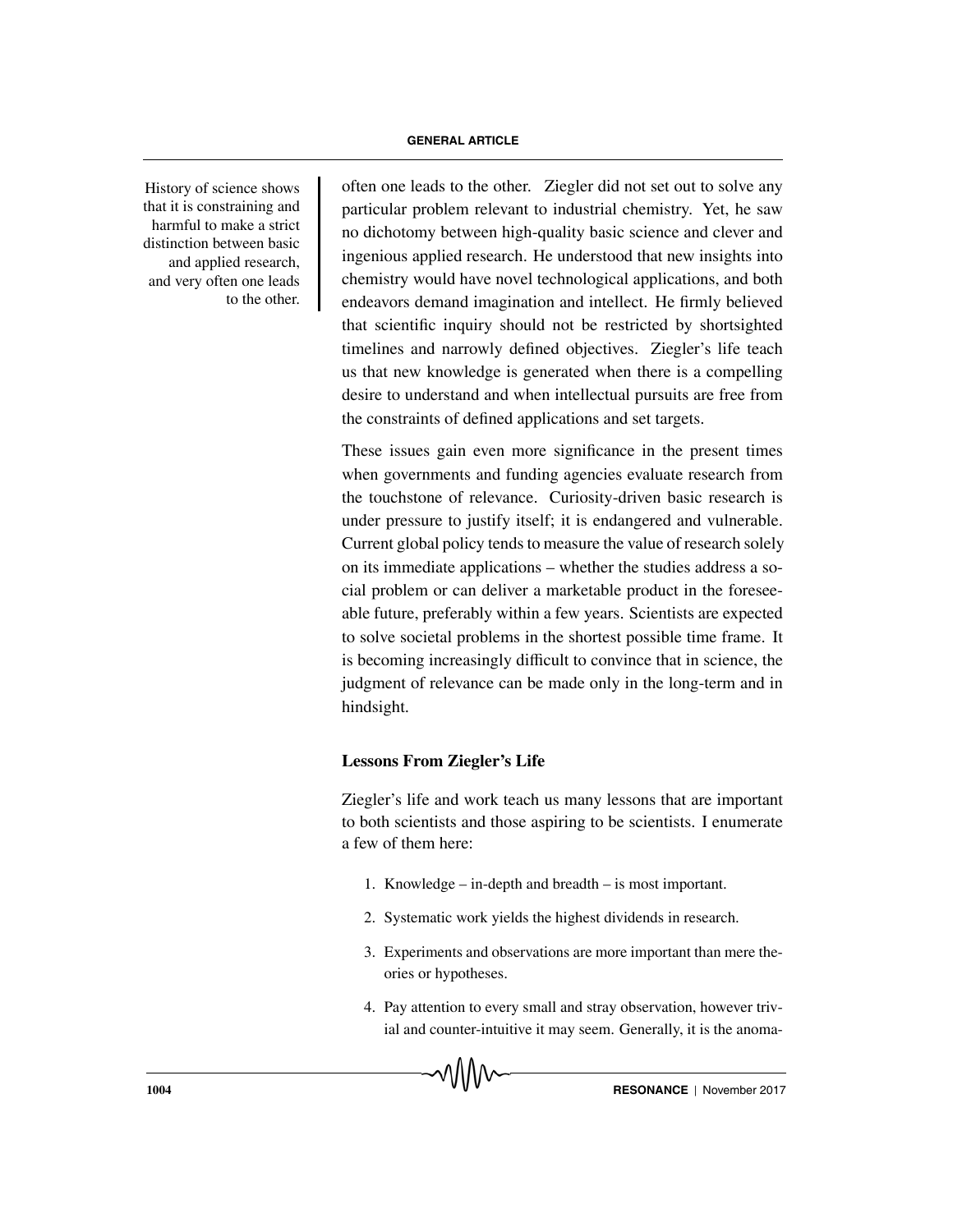lies and not the data that perfectly fits a preconceived notion, that lead to new discoveries.

- 5. We have to learn to recognize the general significance of a new and unexpected result, and then follow it up systematically and diligently.
- 6. Once you recognize something of utility in your work, pursue it to its logical conclusion.

#### **Suggested Reading**

- **[1] Karl Ziegler, Nobel Address, 1963,** <https://www.nobelprize.org/> [nobel\\$\\_\\$prizes/{chemistry/laureates/1963/ziegler-lecture.pdf}](nobel$_$prizes/{chemistry/laureates/ 1963/ziegler-lecture.pdf})
- **[2] G Wilke, Fifty Years of Ziegler Catalysts: Consequences and Development of an Invention,** *Angew. Chem. Int. Ed***., Vol.42, No.41, p.5000, 2003.**
- **[3] C E H Bawn,** *Karl Ziegler, Biographical Memoirs of the Fellows of the Royal Society***, Vol.21, p.569, 1975.**
- **[4] K Ziegler, A Forty Years' Stroll through the Realms of Organometallic Chemistry,** *Adv. Organometallic Chem***., Vol.6, p.01, 1968.**
- **[5] K Ziegler, H Eberle and H Ohlinger, Polymembered Ring Systems(I). Polymethylene Ketones With More Than Six Membered Rings,** *Justus Leibigs Ann.Chem***., Vol.504, p.94, 1933.**
- **[6] M Gomberg, An Instance of Trivalent Carbon: Triphenylmethyl,** *J. Am. Chem. Soc***., Vol.22, No.11, p.757, 1900.**
- **[7] K Ziegler and F Thielman, Alkali Metals as a Reagent for Weakened Valency Organic Compounds,** *Ber. Deut. Chem. Ges***., Vol.56, p.1740, 1923.**
- **[8] K Ziegler and B Schnell, Tervalent Carbons II. Transformation of Ethers of Tertiary Alcohols into Organic Potassium Compounds and Hexaphenylethane Derivatives,** *Justus Leibigs Ann.Chem***., Vol.437, p.227, 1924.**
- **[9] K Ziegler and H Colonius, Alkali Organic Compounds. V. Suitable Synthesis of Lithium Alkyls,** *Justus Leibigs Ann.Chem***., Vol.479, p.135, 1930.**
- **[10] M Szwarc, 'Living' Polymers,** *Nature***, Vol.178, No.4543, p1168, 1956; Polymerization Initiated by Electron Transfer to Monomer. A New Method of Formation of Block Polymers,** *J.Amer.Chem.Soc***., Vol.78, No.11, p.2656, 1956.**
- **[11] K Ziegler, Aluminium Organics and Their Importance in Olefine Chemistry,** *Chem. Ind***., Vol.34, p.520, 1952.**
- **[12] (a) R Mulhaupt, Catalytic Polymerization and Post Polymerization Catalysis Fifty Years After the Discovery of Ziegler's Catalysts,** *Macromol.Chem.Phys***., Vol.204, p.289, 2003; (b) L L Bohm, The Ethylene Polymerization With Ziegler Catalysts: Fifty Years After The Discovery.,** *Angew. Chem. Int. Ed***., Vol.42, No.41, p.5010. 2003.**
- **[13] K Ziegler, Nobel Lecture, Consequences and Development of an Invention,** *Rubber Chem. Technol***., Vol.38, No.1, p.23, 1965.**